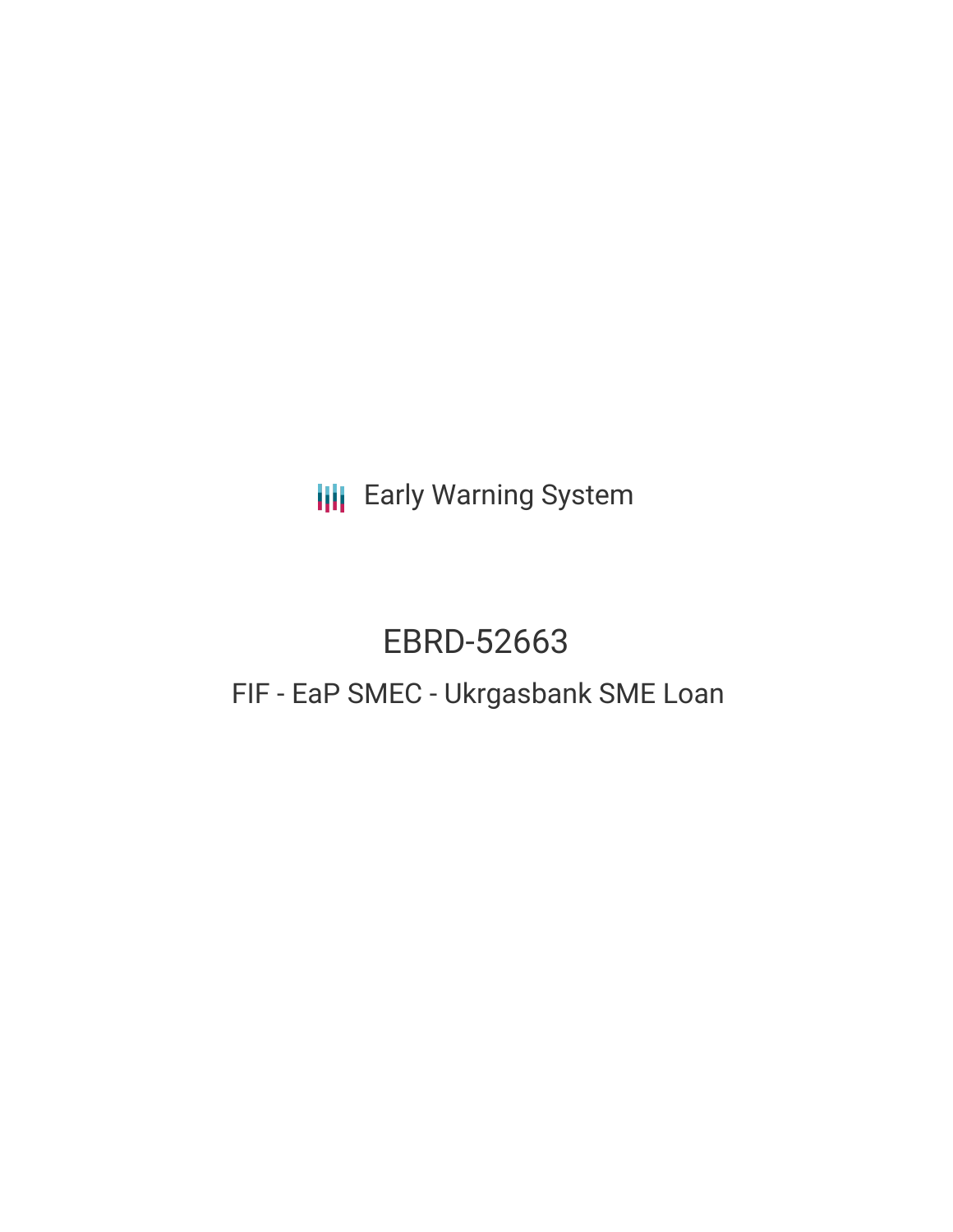

## **Quick Facts**

| <b>Countries</b>               | Ukraine                                                 |
|--------------------------------|---------------------------------------------------------|
| <b>Financial Institutions</b>  | European Bank for Reconstruction and Development (EBRD) |
| <b>Status</b>                  | Approved                                                |
| <b>Bank Risk Rating</b>        | FI                                                      |
| <b>Voting Date</b>             | 2021-05-11                                              |
| <b>Borrower</b>                | UKRGASBANK PJSC JSB                                     |
| <b>Sectors</b>                 | Finance                                                 |
| <b>Investment Type(s)</b>      | Loan                                                    |
| <b>Investment Amount (USD)</b> | \$30,360.55 million                                     |
| <b>Project Cost (USD)</b>      | \$30,360.55 million                                     |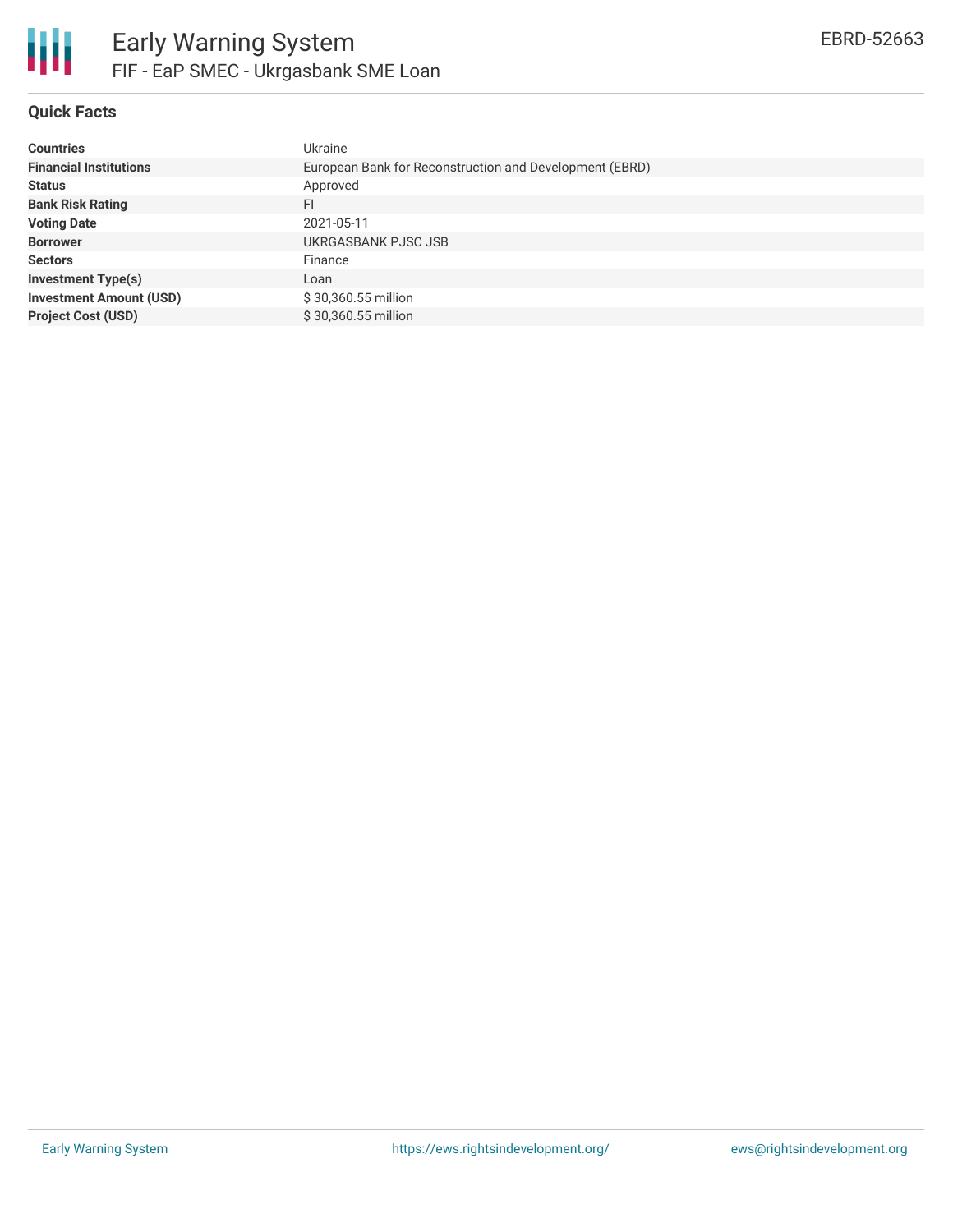

#### **Project Description**

The loan for the project will be disbursed in three tranches as a deliverable or synthetic hryvnia facility. In addition to longterm financing, eligible sub-borrowers will receive European Union-funded technical assistance as well as grant support in the form of investment incentives once their projects are completed. The project will allow Ukrgasbank to fund long-term investments by Ukrainian MSMEs in order to upgrade their technology and equipment to meet EU standards for product quality, health and safety, and environmental preservation.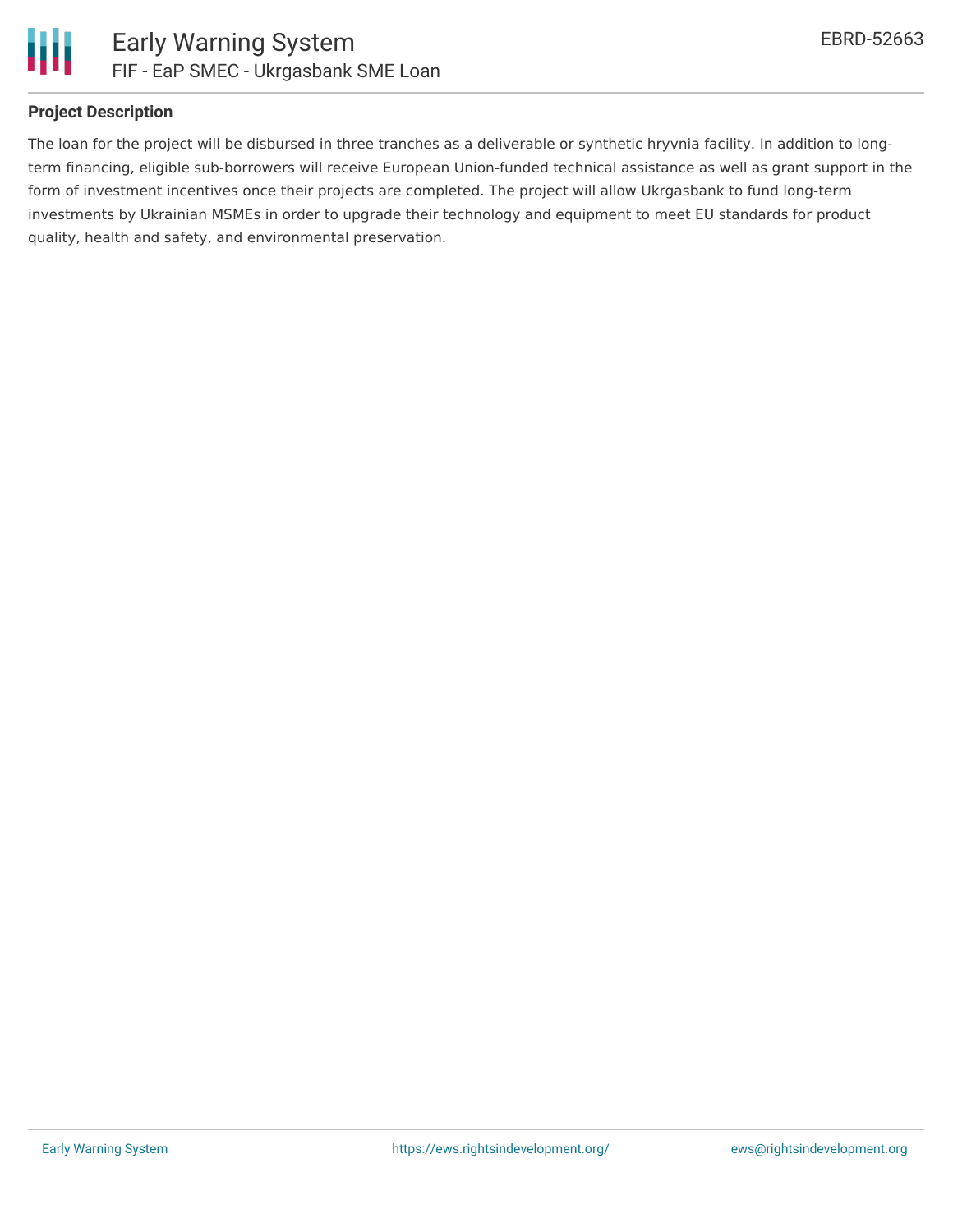### **Investment Description**

European Bank for Reconstruction and Development (EBRD)